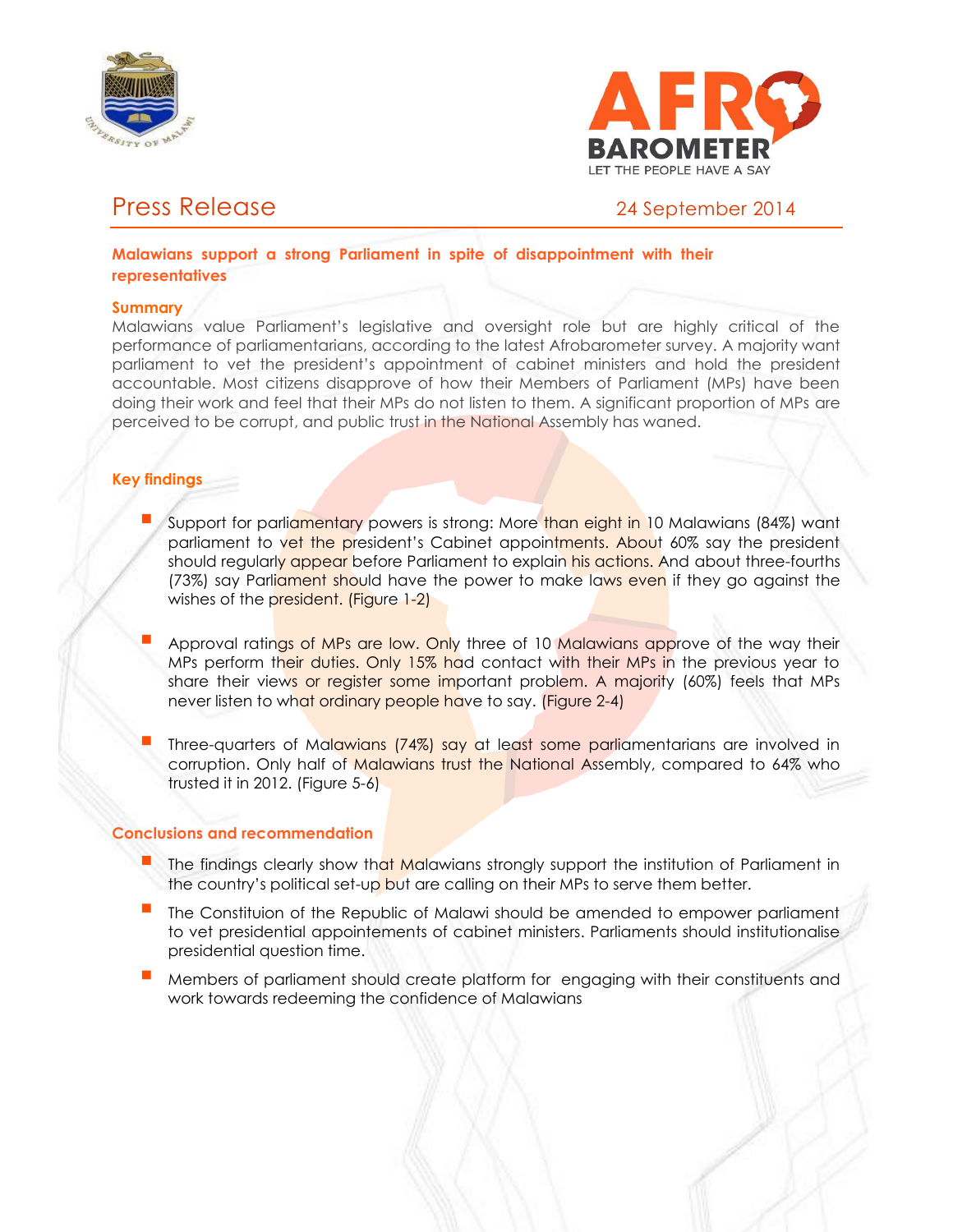



# Figure 1: Support for Parliament vetting of Cabinet ministers



#### **Figure 2: Support for MPs to hold the president accountable** | by residence

*scrutinize all presidential nominees for Cabinet appointment and reject those deemed to be unqualified."*

*Participants were asked: Which of the following statements is closest to your view? "Parliament should ensure that the president explains to it on a regular basis how her government spends taxpayers' money" or "The President should be able to devote her full attention to developing the country rather than wasting time justifying her actions."*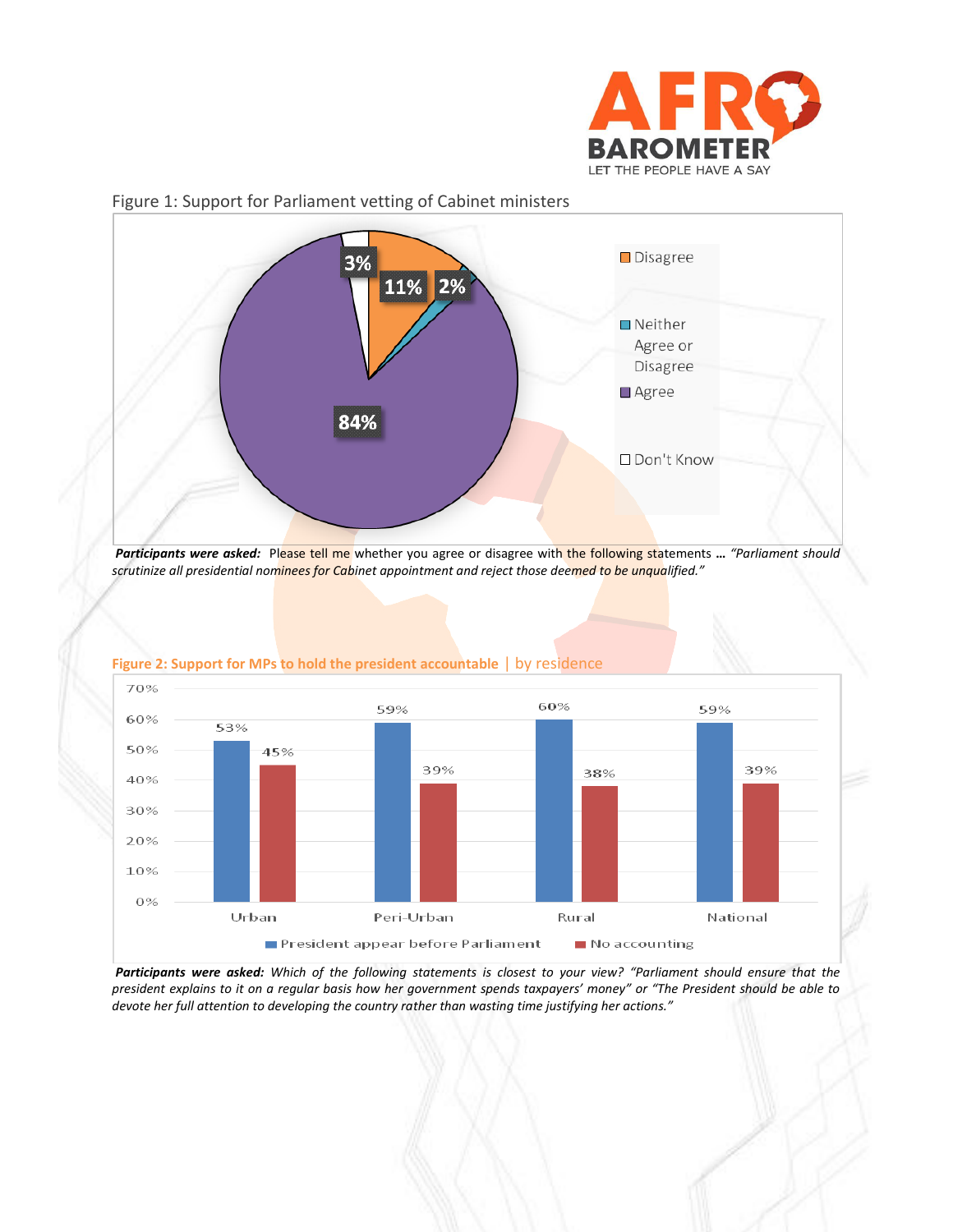

#### National  $33%$ Approve  $64%$ Disapprove  $34%$ Approve Rural 63% Disapprove  $32%$ Approve Peri-<br>Urban 63% Disapprove 27% Approve Urban  $\bigcup 68\%$ Disapprove

# **Figure 4: Evaluation of Performance of MPs** | by residence

Participants were asked: Do you approve or disapprove of the way that the following people have performed their jobs over the past twelve months, or haven't you heard enough about them to say?... Your Member of Parliament.



*Participants were asked: How much of the time do you think the following try their best to listen to what people like you have to say... Members of Parliament?*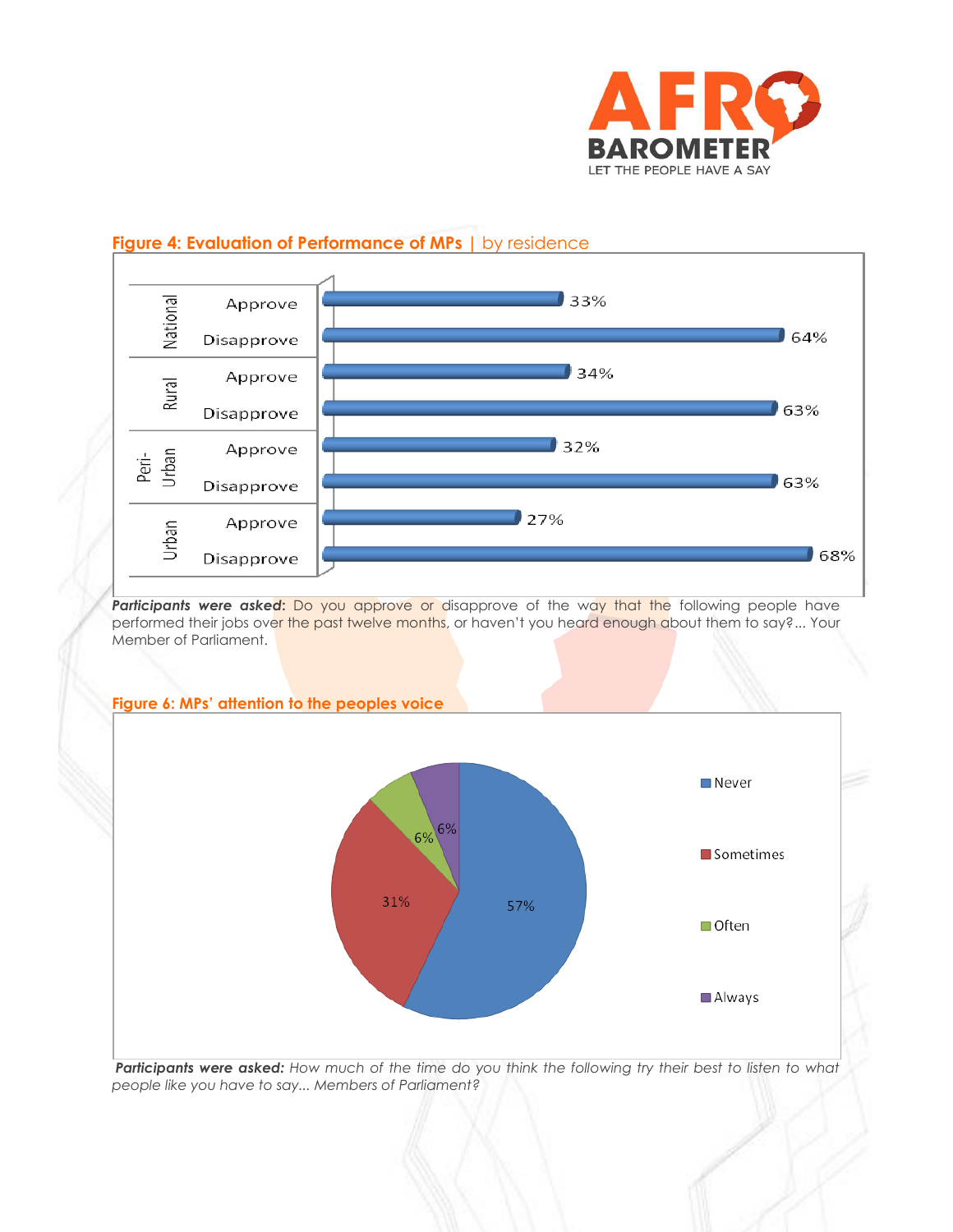

# **Figure 6: Perceptions of corruption: MPs and other officials**



**Participants were asked:** How many of the following people do you think are involved in corruption, or *haven't you heard enough about them to say?*



#### **Figure 8: Trust in National Assembly and other institutions (2012-2014)**

*Respondents were asked***:** *"How much do you trust each of the following, or haven't you heard enough about them to say?"* The figure shows percentages of those who said "somewhat" or "a lot."